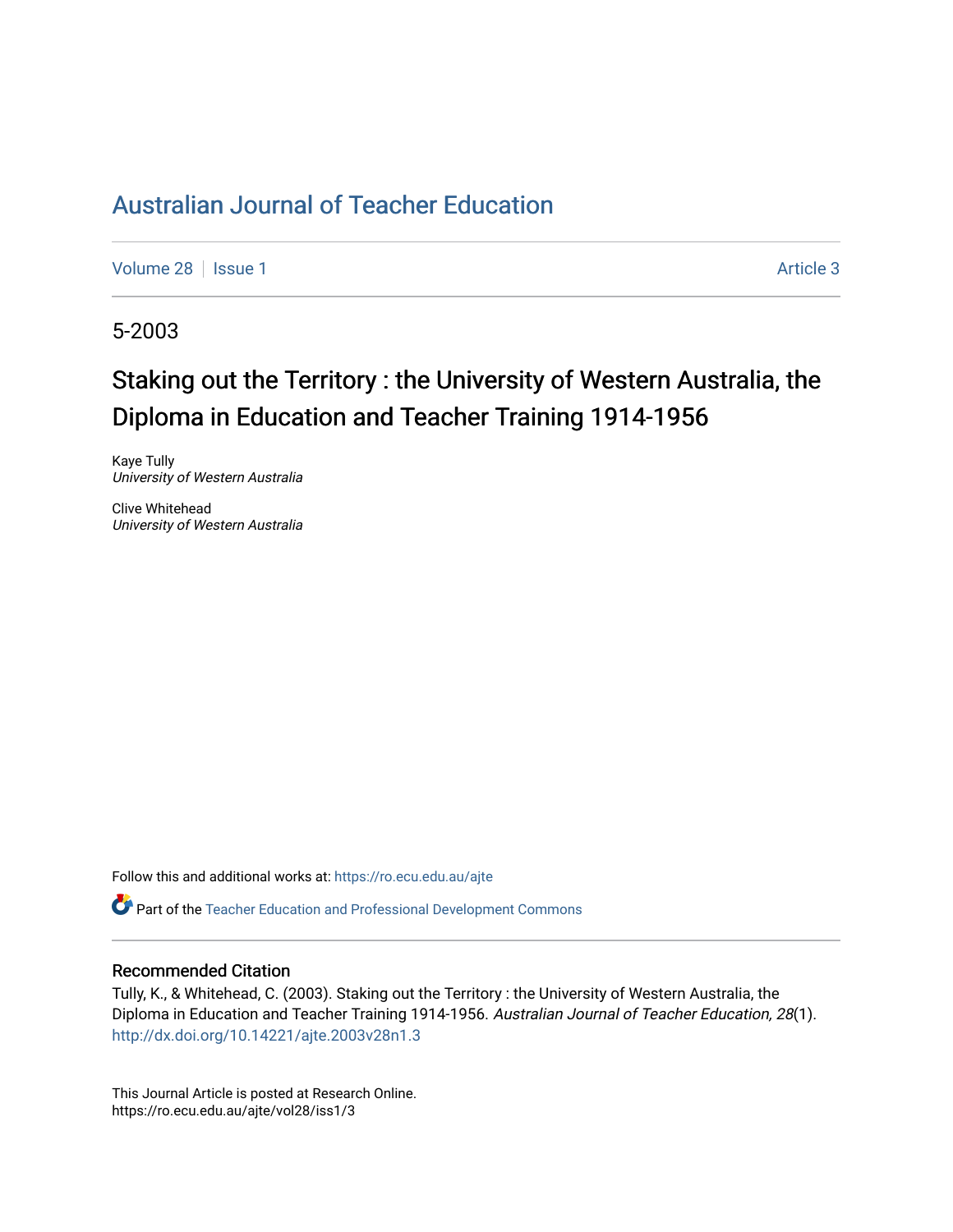# **STAKING OUT THE TERRITORY: THE UNIVERSITY OF WESTERN AUSTRALIA, THE DIPLOMA IN EDUCATION AND TEACHER**

# **TRAINING**

# **1914 - 1956**

# **Kaye Tully and Clive Whitehead**

# **The University of Western Australia**

## **ABSTRACT**

The Diploma in Education has been a licence to teach in Western Australia since 1929. As an award made outside the State's education system, the history of the decision-making behind its institution has been overlooked. This article surveys some of the more important decisions made by The University of Western Australia as it staked out its territory in teacher education and training in the first half of the 20th Century. It suggests that the main motivation for such involvement by the University was to protect the quality of its matriculants, many of whom came from independent schools.

## **INTRODUCTION**

In the course of the first half of the 20th Century, The University of Western Australia staked out its territory in teacher education and training, during which time it offered three diplomas in education. The rise and demise of each diploma can be tied to conditions in the state's schools. The first was introduced when the organization of schooling was rudimentary, the second when state primary schools dominated provision and the third when secondary schooling in government schools eclipsed the number of independent schools. The education provided in the diploma courses reflected these stages.

What literature that is available makes little mention of the diplomas. In 1955, David

Mossenson (Mossenson, 1955) described the role of the second diploma as a qualification for primary and secondary school teachers. Almost half a century later Di Gardiner (Gardiner, 2001) analysed the curriculum of each diploma, as part of her study of the construction of Education as a discipline at the University of Western Australia. Clearly, an examination of the diplomas in the context of University decision-making is well overdue.

## **THE FIRST DIPLOMA IN EDUCATION**

The University of Western Australia Act 1911 empowered the University to offer instruction and grant awards in any branch of knowledge available in the United Kingdom. (UWA Calendar, 1914, p. 29) This wide brief opened the way for the early introduction of teacher education. In February 1914, Professor Walter Murdoch raised the matter of a Diploma of Education before the Professorial Board. He felt such a course would bring the University, which enrolled its first students in 1913, closer to Claremont Teachers' Training College. Such a relationship made sound economic sense for it would mean that the University could use the College's facilities. Murdoch withdrew the motion, however, so that the Faculty of Arts could consider the matter in more detail. In December, he proposed the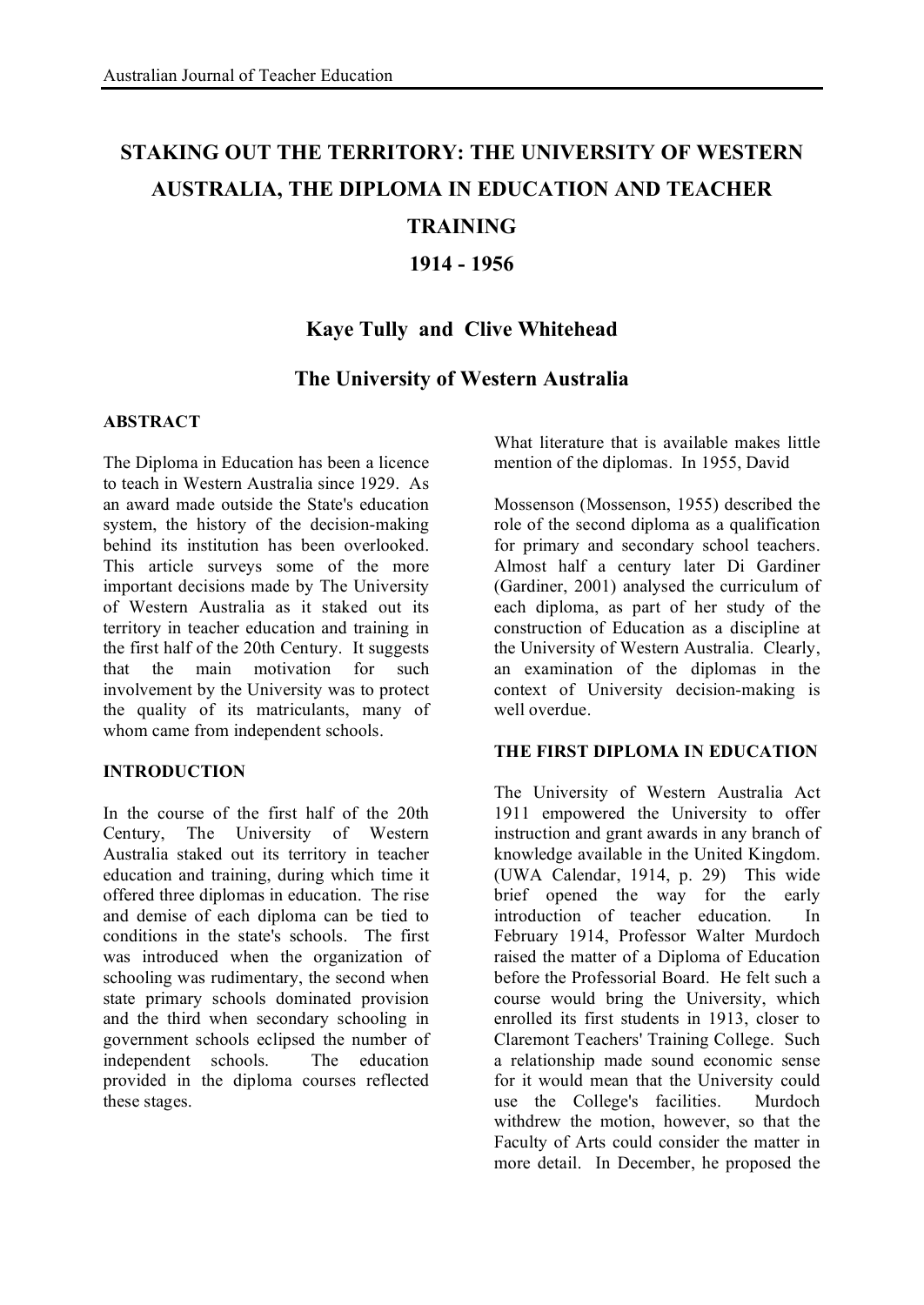course once more and this time the Professorial Board agreed that it should go ahead. Subsequently, regulations were drawn up for a one-year graduate-entry Diploma in Education utilising University and College facilities. Students enrolling in the course would be able to qualify as kindergarten, primary or secondary teachers. (UWA, Professorial Board, 1914)

The Education Committee, chaired by Cecil Andrews, the University's Pro Chancellor and the government's Director of Education, rejected the idea. He was contemplating the development of an extensive network of State high schools following the opening of Perth Modern School in 1912. (Andrews, 1912) It was his opinion that the Faculties of Arts and Science together with the Teachers' College could provide all necessary education and training that the staff for these schools would need. In the circumstances, a university-based Diploma in Education would be an unnecessary drain on the State's education budget. (UWA Education Committee, 1914)

The Education Committee, nevertheless, recommended to the Senate that the subject Education should be included in the philosophy stream in the Bachelor of Arts. Twelve months later, after negotiations with Andrews, the Vice-Chancellor, Professor Hubert Whitfield, told the Committee that it was likely that Education would be included in the curriculum in 1916, without disturbing the delicate balance of University finances. Shortly after, the Principal of the Teachers' College, William Rooney, was appointed an Associate Lecturer and part-time head of the Department of Education in the Arts faculty 'at no cost to the University'.

The Senate, however, passed Rooney's appointment only on the condition 'that the question of the Diploma in Education ... come up for consideration later in the year'. (UWA Senate, 1916) The Professorial Board approved regulations for a Diploma in Education in September 1916. The first Diploma was to be a graduate qualification and all students would study pedagogy for kindergarten, primary or secondary schools, psychology, education and a unit in physics, chemistry, biology or geology. (UWA Archives 0210)

This Diploma in Education finally appeared in The University Calendar for 1917, but went into abeyance in 1918 and remained so until 1921 when it disappeared without the University having enrolled a single student. (UWA Calendar, 1917, p. 112, 1918, p. 28 and 1921) Two years later the report of a Senate sub-committee chaired by Cecil Andrews confirmed its demise. The committee recommended and the Senate accepted that the person who succeeded Rooney as Principal of the Teachers' College should also be a Professor of Education at the University. Until the dual appointment became a reality, there would be no further attempt to activate the Diploma in Education. (UWA Senate, 1923)

Realistically, the Western Australian population was too small, too disrupted by the First World War and too dispersed to support a Diploma in Education. Andrews' ambitious secondary education program degenerated into a single over-crowded metropolitan high school and six underutilised regional secondary schools staffed from graduates teaching in State primary schools during the 1920s. Only the independent secondary schools remained as a possible market for the Diploma and they were neither large enough nor sufficient in number to make it worth the University's while. Thus, Rooney was left alone to fly the Education flag in the Arts faculty.

#### **IN THE INTERREGNUM**

Despite the demise of the first diploma, the University continued to seek education territory via the control of independent secondary schools and their teachers. In May 1923, after examining The Victorian Education Act of 1915, which established a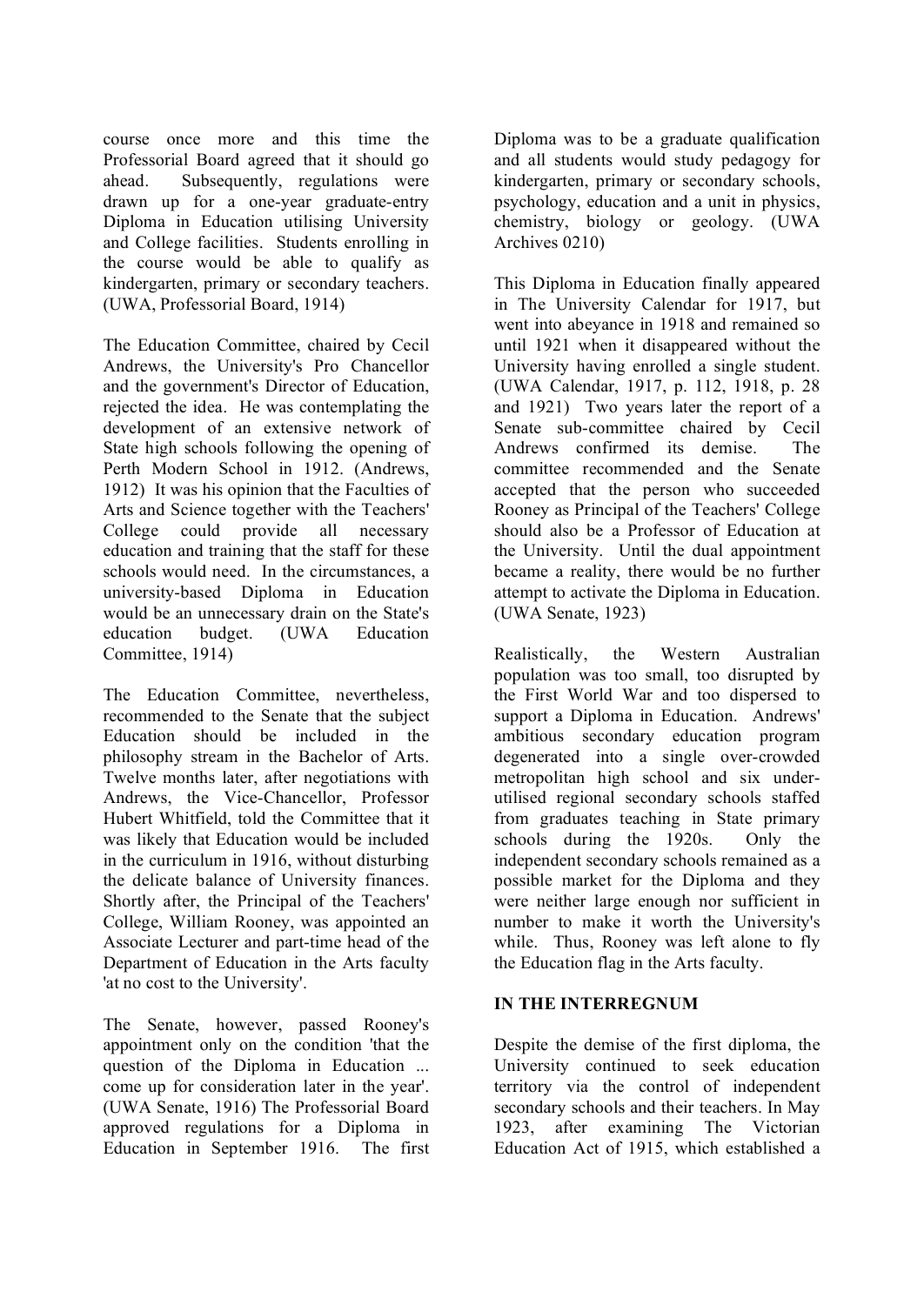Council of Education to approve schools for matriculation and register teachers, the Senate proposed a similar body for Western Australia. It suggested to H.A.L. Colebatch, the Minister for Education, that the Director of Education would be the ideal Chair. The council itself would consist of four representatives from the State Education Department, four from the major independent schools, one from the technical schools, one from the Australian Music Examinations Board, and six from commerce, industry and agriculture. (UWA Archives 0806, 1924)

Although the University appeared to be under-represented in the membership, the concept had the support of the independent schools and the Education Department, which were dependent on the University's Public Examinations Board for their secondary school curriculum.

### *The Mitchell government's defeat in 1930 delayed a response to the Senate's proposal. When the new Minister, John Drew, finally replied he informed the Senate that:*

*unless its functions are purely of an ornamental character a Council of this magnitude would mean heavy charges on the revenue, and this is impossible under existing conditions. The matter must stand over until there is a substantial improvement in the finances.*

The government's financial commitment to the post-1918 expansion of the state's wheatbelt and the development of a dairy industry in the south-west was proving to be a substantial drain on the budget. New educational organisations such as the proposed council were an avoidable cost.

Drew's answer delayed further discussion of the proposed Council until March 1925, when a deputation from the Senate, made up of the Chancellor, Dr Athelstan Saw, the Pro Chancellor, Cecil Andrews, and Professor Walter Murdoch, waited on the Minister. Saw was quick to reassure Drew that the

Senate did not wish to intrude upon the normal functioning of the Education Department. Rather, it wanted closer supervision of independent secondary schools so that the University could 'monitor their educational standards'. In support, Andrews pointed out that such councils existed in Victoria and South Australia where they worked well. Drew, however, did not want to add to the financial burden on the State at a time 'when the government was at its wits' end to find money for the establishment of rural primary schools, which were its first consideration'. Nonetheless, being a reasonable person, he agreed to submit the matter to Cabinet. (The West Australian, 1925)

Two months later the Minister informed Saw that the proposal had been considered by the Cabinet and rejected. (Education Department File 975-23, 1925) Without a council the possibility of approving independent schools for the purpose of matriculation disappeared. Furthermore, as approval would have required the registration of teachers, who might have been required to have a Diploma in Education or its equivalent, this potential market for the award was denied to the University.

The Senate, however, did not abandon the independent schools. It asked the University to invite non-departmental school and Education Department representatives to meet members of the Senate to discuss the matter of teacher training in Western Australia. (UWA Senate, 1926) Whitfield himself felt that the University had an obligation to arrange some means by which students wishing to qualify to teach in the independent schools could do so. He sent invitations to eight boys' and eight girls' schools asking for representatives to attend a conference on 30th April 1926. Invitations also went to the Education Department, the Director of Catholic Education, Father John McMahon, the Chancellor, Professors Murdoch and Ross and the Warden of Convocation, Dr Roberta Jull. (UWA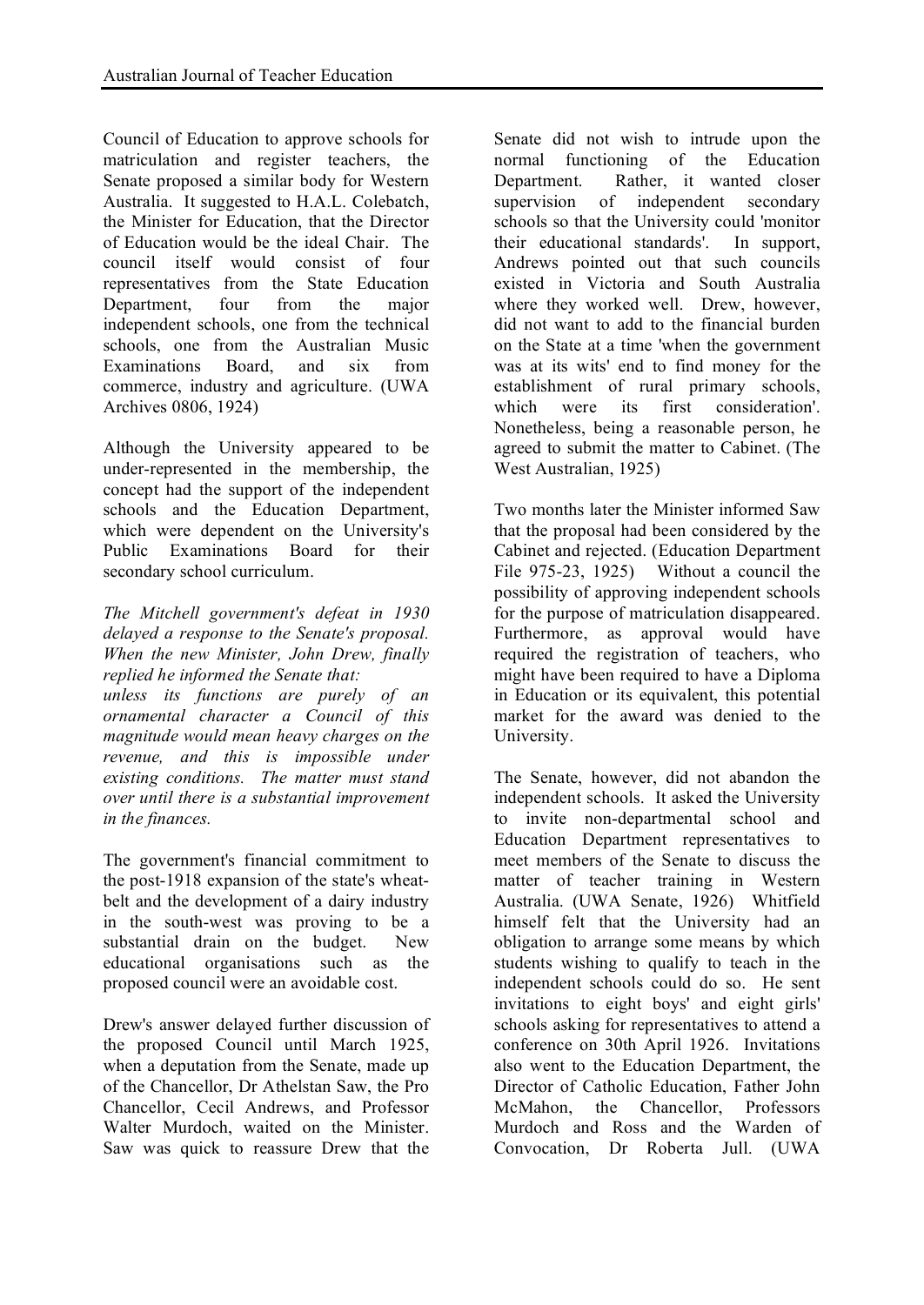Archives 0806, 1926) Andrews, who could not attend, expressed his whole-hearted support for the project and sent Rooney as his representative.

The conference established a committee to consult with the independent schools and report back to a later meeting. This meeting decided that as the Principalship of the Teachers' College would fall vacant in 1927, the best way to secure adequate training for independent school teachers 'would be to obtain a Chair of Education at the University', who would also be Principal of the Teachers' College. Concluding that time made the matter urgent, it asked the Senate to approach the government forthwith and canvas the dual appointment.

The Senate approved the concept of a dual appointment and gave the Professorial Board and the General Purposes Committee the authority to work out the specifics of the position. (UWA Senate, 1926) In December 1926 Andrews, who was Chair of the Committee, announced that the government had agreed to the dual appointment. (UWA General Purpose, 1926) Thirteen days later, the Senate decided in favour of a Chair of Education and agreed that the University should pay £150 annually toward the new Professor's combined salary of £1 200. It also authorised Andrews and Whitfield 'to frame conditions and draw up the necessary advertisements to be forwarded by the next mail to Britain.' (UWA Senate, 1926)

At the same meeting, Whitfield reminded the Senate that Rooney had donated his services to the University for the past eleven years. He suggested that as an act of grace, it might give Rooney an honorarium, thank him for what he had done, and ask him if he would continue his lectures in Education until the new Professor was able to assume duty. During the interregnum Whitfield suggested that he be paid a pro rata allowance at the same rate as the proposed professorial salary. It was small recompense for such long and loyal service.

### **APPOINTING THE FIRST PROFESSOR OF EDUCATION**

There were eighteen indifferent British applicants for the dual position. Colebatch, who was now the government's Agent General in London, identified two problems when accounting for his inability to attract applicants of quality. First, 'good men already had positions' that they would leave only for something better. Secondly, young acceptable candidates were disinclined to apply because they had gaps in their training because of war service. The Professor of Education and Principal of the London Day Training College, T. Percy Nunn, who evaluated the British applicants, was more forthcoming. He told Colebatch that the men who applied were as good as could be expected, given the poor salary on offer and the lack of a guaranteed pension. (UWA Archives 1415, 1927)

Thirteen Australians applied for the position, however, and four were selected for interview. Their one common characteristic was age: all were under 45 years. The youngest, J.A. Gunn, already held a Chair at the University of Melbourne. The only other candidate with a doctorate, H.L. Fowler, had been awarded a war-time Bachelor of Arts when he enlisted without completing the third year of his undergraduate degree. The Queenslander, F.C. Thompson, was the newly appointed Master of Method at Brisbane Teachers' College and thus had little teacher-education experience. Ultimately, it was the oldest candidate, R.G. Cameron, who was the preferred candidate of both the Education Department and the University.

The new Principal-Professor had been an evening lecturer in Education at the University of Sydney since 1917 and on the staff of the Sydney Teachers' College since 1912. By reputation he was a good speaker and lecturer with a sound knowledge of educational methods and psychology. His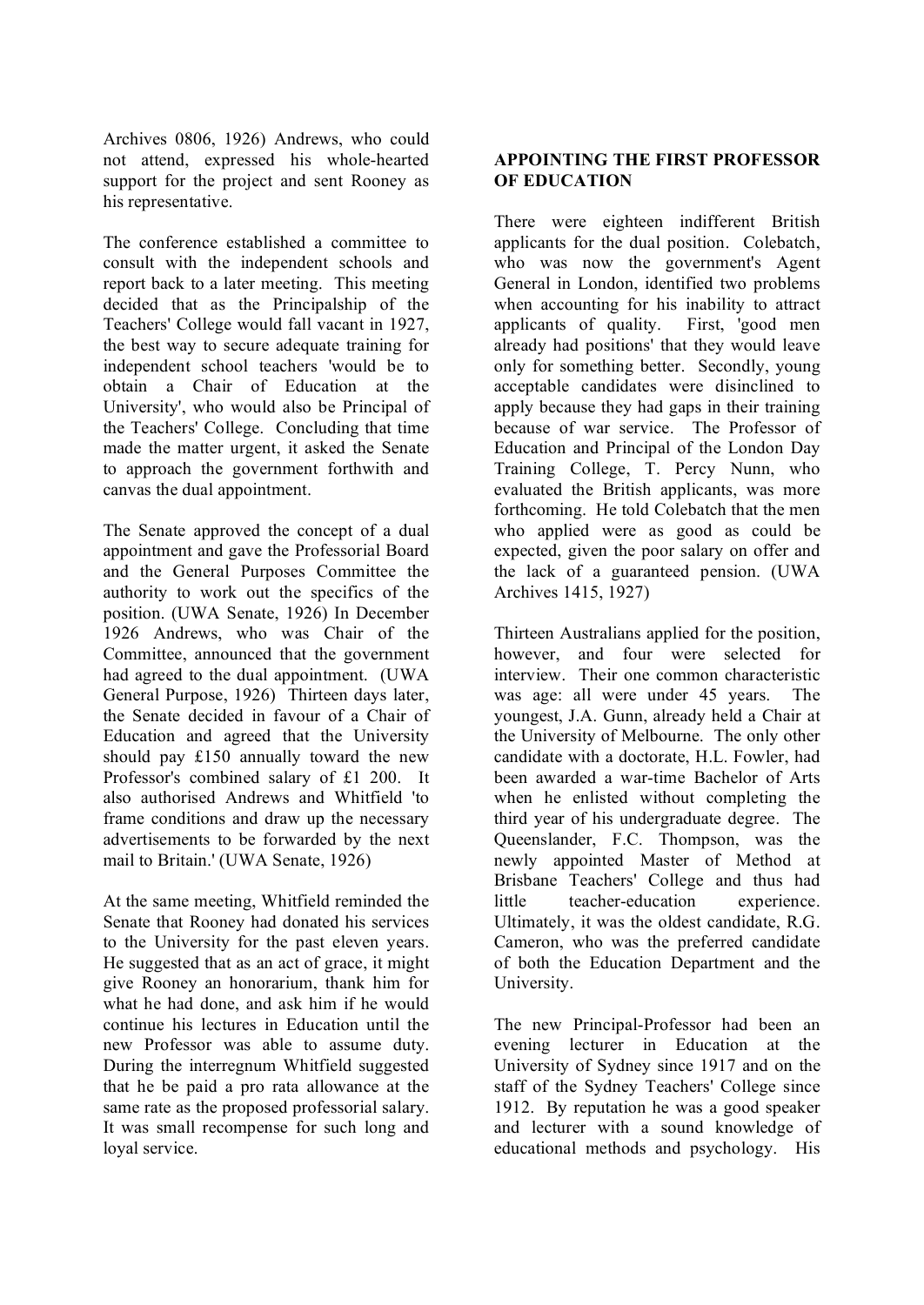strength lay 'in practical affairs'. Some of his colleagues even suggested that he was 'not in any high sense a scholar'. Nevertheless, in recommending him for the position G.A. Wood, the Challis Professor of History at the University of Sydney and a product of Balliol College, Oxford, concluded that Cameron had:

*so many good qualities that it will, I dare say, be a question with you whether this will not suffice, together with his limited measure of scholarship to make him a good professorprincipal. ... I should vote for him with fair confidence, unless there is a candidate who, in addition to good practical qualities, has a higher measure of culture and scholarship.*

Had Wood seen the full list of Australian candidates, it is doubtful whether he would have seriously contemplated supporting Cameron. For the selection committee to have passed over a scholar of the calibre of H.R. Hamley, who was the Professor of Education and Principal of the Secondary Training College in Bombay, and who subsequently had a distinguished career at the London Institute of Education, seems inexcusable. The Senate confirmed Robert Gordon Cameron's appointment in June 1927. (UWA Senate, 1927)

## **THE SECOND DIPLOMA IN EDUCATION**

Almost a year after Cameron's appointment the Senate approved regulations for a second diploma. Like its predecessor it was to be 'a general professional training in the principles, psychology, art and practice of education' for graduates who wished to become kindergarten, primary and secondary school teachers. The new diploma dispensed with the requirement for a pass in a science subject and placed its emphasis on the professional subjects Educational Psychology and Experimental Education. The first students enrolled at the start of the 1929 academic year. Thirteen completed the course and were presented with their testamurs in April 1930.

The second Diploma in Education could not have been introduced at a worse time. In April 1927, the Commonwealth Bank had refused to continue deficit financing by the states. There was an immediate 20 percent cut in all adjustable government spending and to make matters worse agricultural commodity prices fell, cutting further into State revenues. (Schedvin, 1970, p. 6) The Western Australian government had no option but to cut its education grant by a quarter. (Education Department, 1930 and 1932)

When the National Party won the election in 1930, the new Minister for Education, Norbert Keenan, closed the Teachers' College. Only students who had signed binding contracts were then admitted and the doors finally shut in July 1931. The demise of the College cut off the University's one reliable supply of full-time Diploma students and left Cameron in a precarious position. As a Public Service officer in the Education Department, he was now surplus to requirements. The government terminated his employment as it did that of many others in his position. This put the future of the Chair of Education and the Diploma in Education in jeopardy.

Just before the College ceased operations, the Academic Board appointed a subcommittee to look into the future of teacher training at the University. (UWA Academic Board, 1931) The committee recommended to the Senate that it make every effort to maintain the University's Department of Education and the Diploma in Education. The Senate agreed (UWA Senate, 1931 and 1932) and following a meeting of the University's heads of department in July, it approached the government on behalf of Cameron. The government agreed to rescind his sacking and placed him on unpaid leave for two years. It also granted the University an additional £400 towards the retention of Cameron's services at a greatly reduced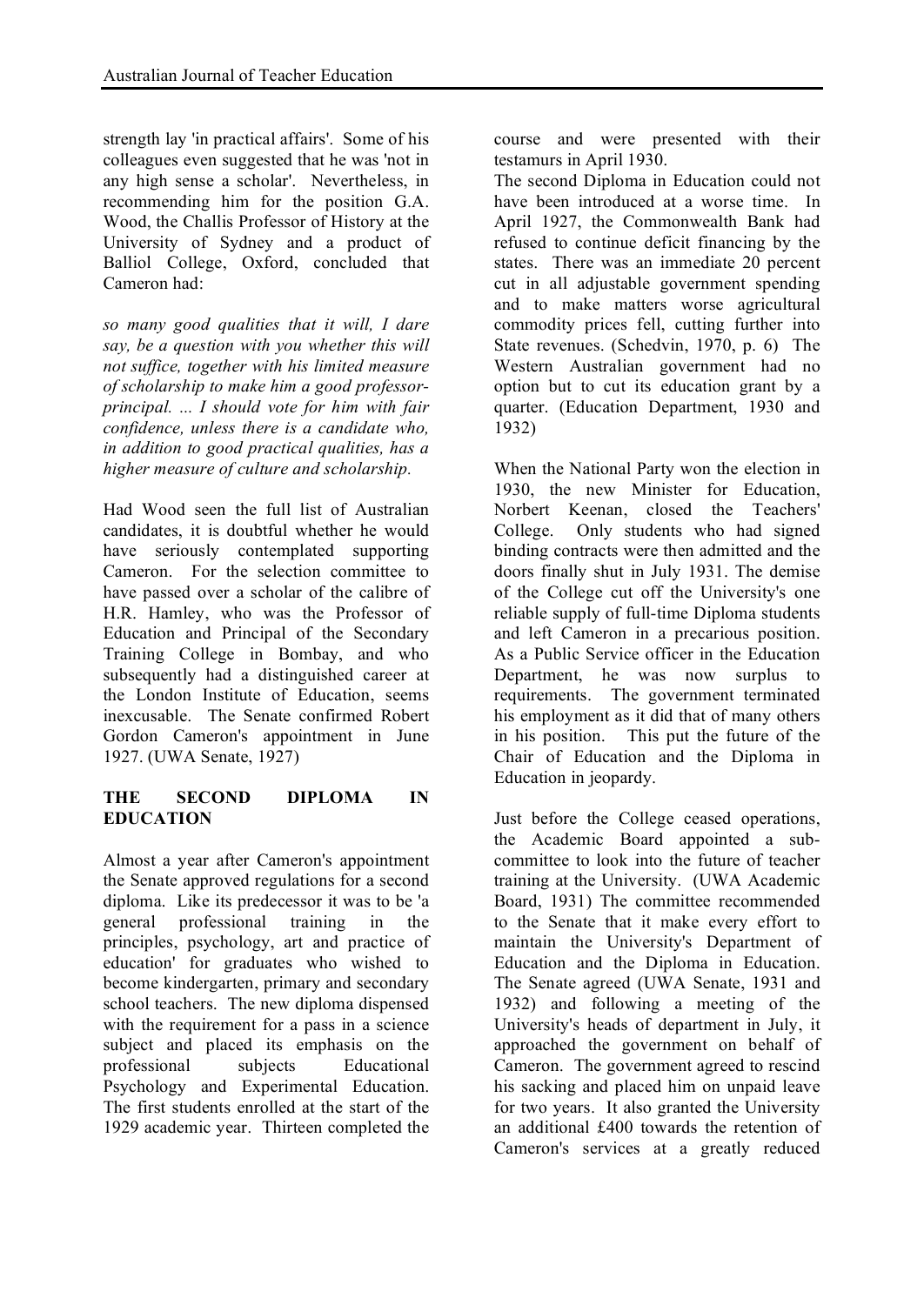salary in order to maintain the Diploma of Education as a part-time and correspondence course for practising teachers. (UWA Archives 3331, 1932)

When the Training College re-opened in July 1934 the government paid one third of Cameron's salary for the remainder of the year thus relieving some of the financial pressure on the University for the maintenance of its Education Department. As a quid pro quo the University agreed to provide short courses and examinations in English, history and economic geography for the monitors who were about to begin a six months' course. (UWA Senate, 1934) In the same year the Professorial Board recommended the establishment of a teachers' certificate course designed for primary school teachers in independent schools, to parallel the University's obligations to the Training College. It envisaged that this course would extend over two years but the University eventually settled for a one-year course. Entry to the new course was to be by matriculation or a pass in the Leaving Certificate examination.

The Teachers' Certificate program commenced at the beginning of the 1935 academic year with nine students, despite the fact that the Senate did not approve its regulations until its August meeting. Of the nine students who enrolled one passed, four were granted conditional passes, three were allowed to sit for supplementary examinations and one failed outright. A second intake in 1936 was only marginally more successful. The Roman Catholic Church, which provided these students, then opened its own training college. (Mossenson, 1955, p. 91) Despite the fact that there were no more enrolments in the course, it was not officially rescinded until 1949. (UWA Faculty of Education Minutes, 1948)

In 1937 the Education Department once more allowed the enrolment of full-time students from Claremont Teachers' Training College in the Diploma in Education, by

which time Cameron's position as a public servant had been restored. The number of students was small, but the return of College students ensured the Diploma's survival. In the years between 1937 and 1940, fortyseven testamurs were awarded. Thereafter, enrolments fell as Australia once again found itself at war. (Mossenson, 1955, p. 58)

As the war eroded the Western Australian economy, some politicians looked for institutional scapegoats. In 1940 the Leader of the Opposition, Charles Latham, attempted to amend the University Act so that government nominees could control the University Senate. Latham, who had a history of hostility towards urban educational institutions, believed that the University's administration was profligate with its State grant. The Premier, John Willcock, intervened in the matter and established a Royal Commission under the direction of Mr Justice Albert Asher Wolff to examine the administration of the University. (Western Australia, 1940, p. 613 – 619)

When Wolff tabled his report in 1942, Cameron found certain aspects of Education in the University under attack. To Wolff, initial teacher training was technical training and belonged in the Teachers' Training College. He had no objection to University involvement in the post-graduate study of education, however, and supported Cameron's recommendation that a postgraduate Bachelor of Education degree should be instituted. (Wolff, 1942, p.  $40 -$ 41) Wolff's remonstration about teacher training was ineffective and the University did not at that time question its support for the Diploma.

Cameron's Education Department within the Faculty of Arts came under attack again in 1943, this time from within the University. Following a meeting with the Finance Committee, the Vice Chancellor George Currie asked Cameron to develop an argument for the retention of Education in the University. In defence of his domain,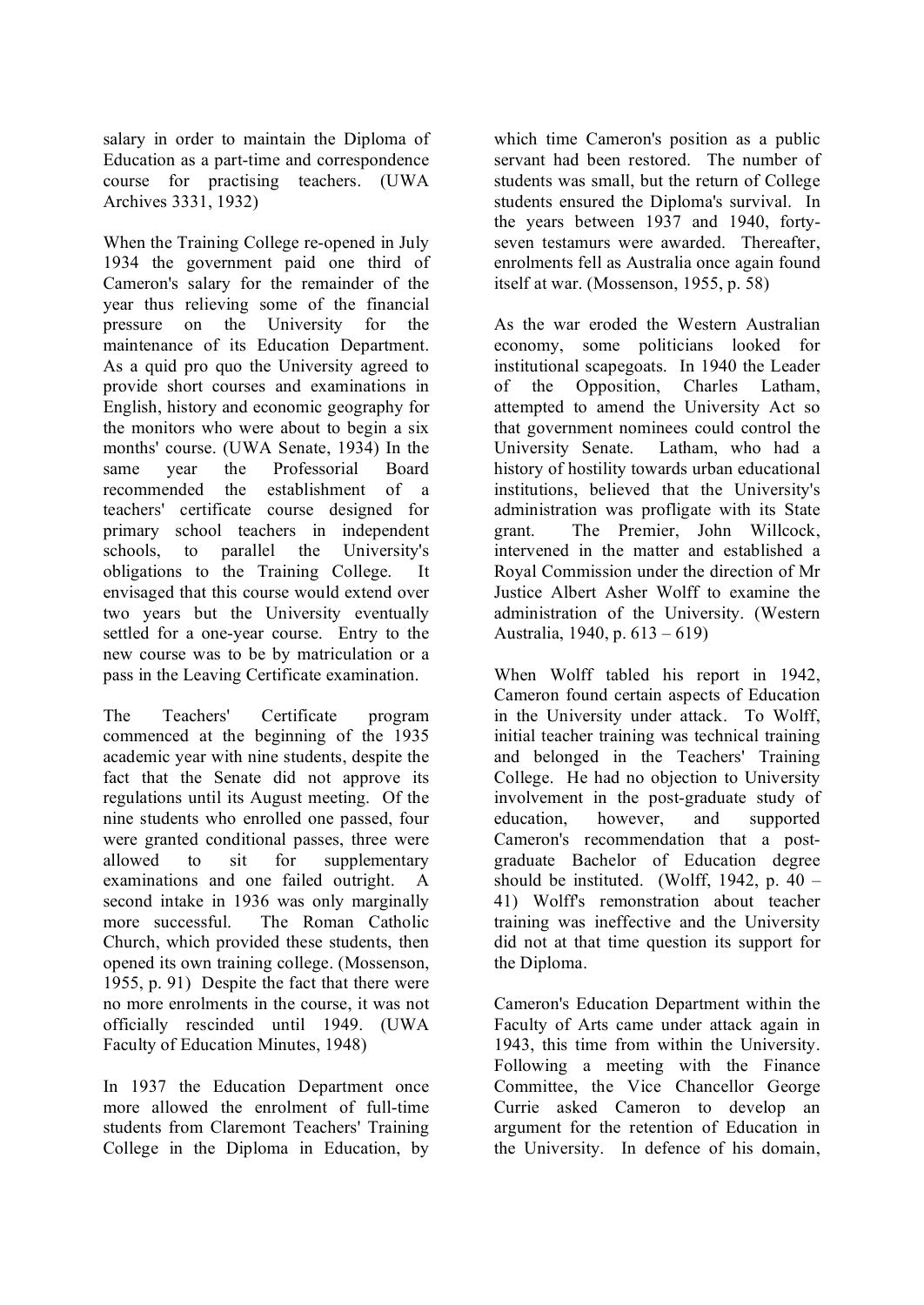Cameron made two points. (UWA Archives, 3326, 1943) First, he indicated that English authorities were unanimously of the opinion that the training of teachers should be associated with universities. Secondly, he argued that the Diploma in Education course should remain because it was the only specialist training for secondary teachers available in Western Australia. As the government was planning to raise the school leaving age to 15 years and introduce universal secondary education, the University would be needed to train at least some of the teachers required to implement the new policy. Clearly, if the University closed its Education Department in the face of this potential opportunity it would appear rather foolish.

## **END GAME FOR THE SECOND DIPLOMA**

The end game for the second diploma began two months after the Second World War started. In November 1939 Donald McDonald, Alan Morrison, Thomas Sten and Charles Crabbe, who were diplomates and headmasters of State primary schools, petitioned Cameron for the institution of a two-year post-graduate bachelor of education degree. The men had surveyed their peers and found that 17 were prepared to begin such a course in 1940 and nine in 1941. For entry criteria, the four proposed possession of the Diploma in Education, eight years' teaching experience and evidence of 'satisfactory professional ability'. (UWA Archives 3327, 1939)

Cameron then informed the Vice-Chancellor that he wanted to introduce a bachelor of education degree to allow experienced school administrators 'an opportunity of furthering their professional knowledge such as a bachelor of education course would permit'. He envisaged that the first year of the degree would be the Diploma in Education with additional work in

experimental psychology. The second year would include units in philosophy of education, advanced experimental education and one of comparative education, history of education and modern developments in educational practice. All students would also be required to complete a research project on an approved topic. Cameron proposed to undertake all the teaching for the degree himself. (UWA Archives 3327, 1939)

Mossenson argues that the separation of the roles of Principal of the Teachers' College and Professor of Education in 1945 opened the way for the establishment of the Faculty of Education. (Mossenson, 1955, p. 83) Accommodation problems in the Arts faculty, however, were also a factor. In 1943 the staff:student ratios ranged from 1:30 in classics to 1:100 in English and philosophy. With Cameron's (UWA, Professorial Board, 1943) plan for a Bachelor of Education and a post-war influx of students expected to double these numbers, it made good sense to turn the Faculty of Arts' Education Department into a faculty in its own right.

Cameron drafted regulations for a faculty of education in August 1946. He proposed that the faculty would offer both Bachelor and Master of Education degrees, but no Diploma in Education. Entry to the former would be by matriculation to the University and the latter by graduation from a recognised university and possession of a suitable teaching qualification. The ordinary degree would be of nine terms. To pass candidates would have to succeed in their examinations and achieve a standard of teaching skill that satisfied the faculty. Students would attend courses at both the University and the Teachers' College. In the third term of the third year, they would devote themselves solely to teaching practice in the schools. The Masters degree was to be a research degree, but Cameron did not develop his ideas further on this point. (UWA Archives 3327, 1945) In what was an unusual act in terms of University governance, he then sought approval and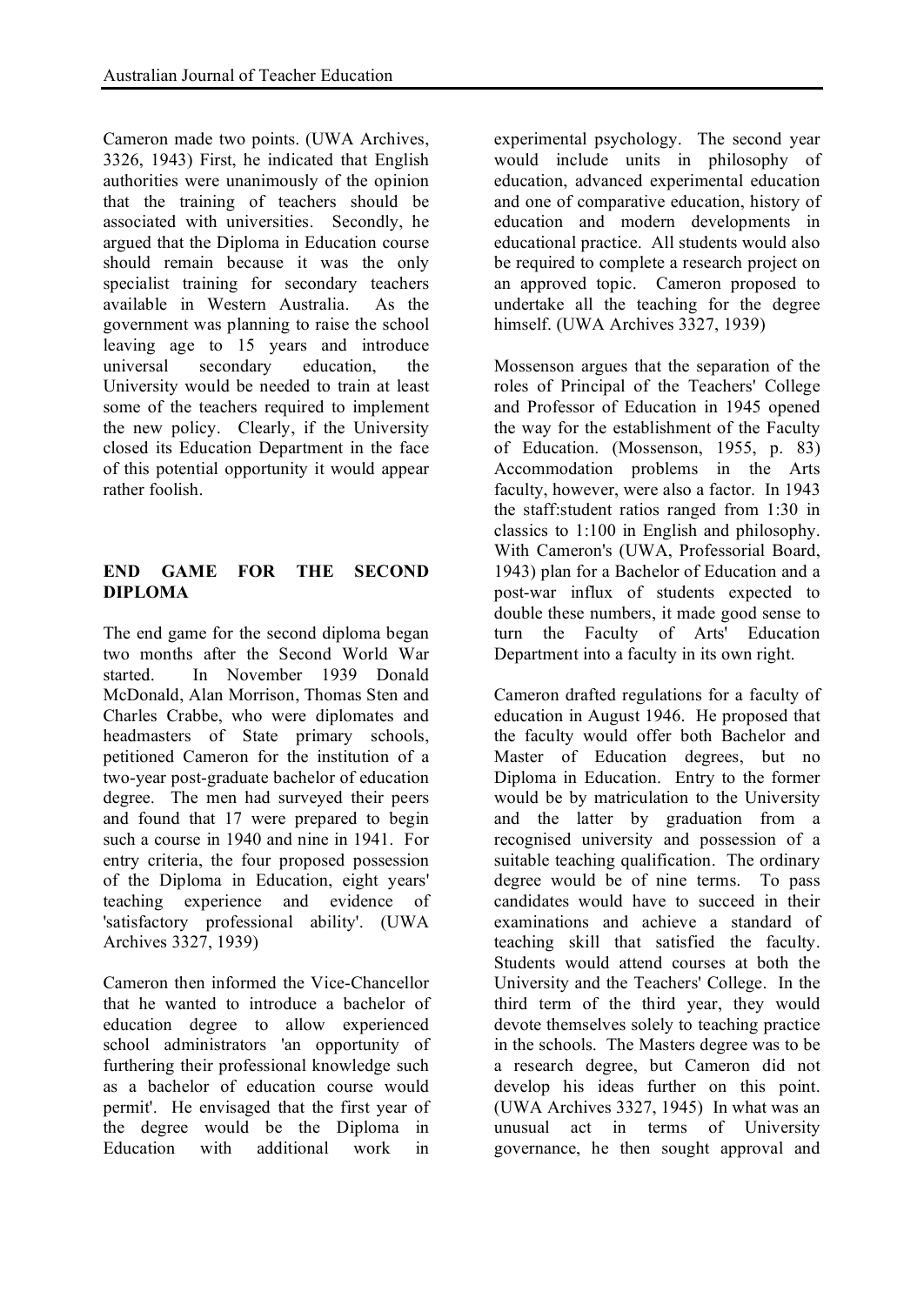funding for the new faculty directly from the Minister for Education in October 1946. (UWA Archives 3327, 1946)

McMahon, who was still the Director of Catholic Education, contacted Currie some three weeks later. He noted that the new faculty was designed to meet the training needs of the government's Education Department, despite the fact that Catholic schools educated 'the greatest number of students outside the State schools'. He was disappointed that the University was contemplating such a narrow use of its amenities and demanded membership of the faculty when it was formerly established. (UWA Archives 3327, 1946) No guarantees were forthcoming and three days later the Senate approved the establishment of the Faculty of Education. (UWA Senate, 1946)

The Liberal-Country Party government elected in 1947 was uneasy about the intervention of the University in teacher education on the scale implied by a threeyear professional undergraduate degree in education. The Minister for Education, Arthur Watts, insisted that the Education Department should control teacher training in Western Australia through its Teachers' College. He believed that it would be unwise, therefore, for the government to allow the general application of the proposed degree. Such a degree, he stated, would have to be limited to a small number of academically-minded students. Only if the University was prepared to develop its Faculty of Education along these lines would he recommend funding. (UWA Archives, 3327, 1947)

The University accepted the government's conditions and in November 1947 the Vice Chancellor listed the membership of the new Faculty. As well as a majority of University representatives, it included positions for representatives from the State and Catholic schools systems and the independent schools. The Premier, Ross McLarty, then gave instructions for the necessary finance to be

included in the University's grant for 1948. (UWA Archives 3327, 1947)

When the Faculty of Education met for the first time in December 1947, with Cameron as Dean, it recommended the abolition of the Diploma in Education as of December 1950. At its second meeting, it accepted that a widely available three-year degree was out of the question and moved to a four-year degree structure more in keeping with Watts' stipulation that it should enrol only the elite of academically-minded student teachers. It was decided that in the first year these students would study education, educational psychology, psychology and English or general science. The second year allowed for more individual initiative with two optional subjects, education and either psychology or educational psychology. In the third year all students would take education, social institutions, special methods, the physical life of school children and physical training, speech training and two from music, art and handwork, and undertake teaching practice. In the final year, they would again study two optional subjects and education, and undertake an 'educational investigation'. (UWA Professorial Board, 1949) By structuring the degree with just four opportunities to pursue academic options, Cameron only had the needs of primary school teachers in mind. With secondary schooling about to burgeon, this was a particularly short-sighted act.

## **THE THIRD DIPLOMA IN EDUCATION**

By the end of 1951 it was obvious that the removal of the Diploma in Education was a mistake. The surge in the birthrate that began in 1942 created a dilemma for the government. As ever-greater numbers of children entered the primary schools, there was an immediate demand for teachers. On the other hand the need for qualified high school teachers loomed over the schools as these children moved through the primary system. A one-year graduate course would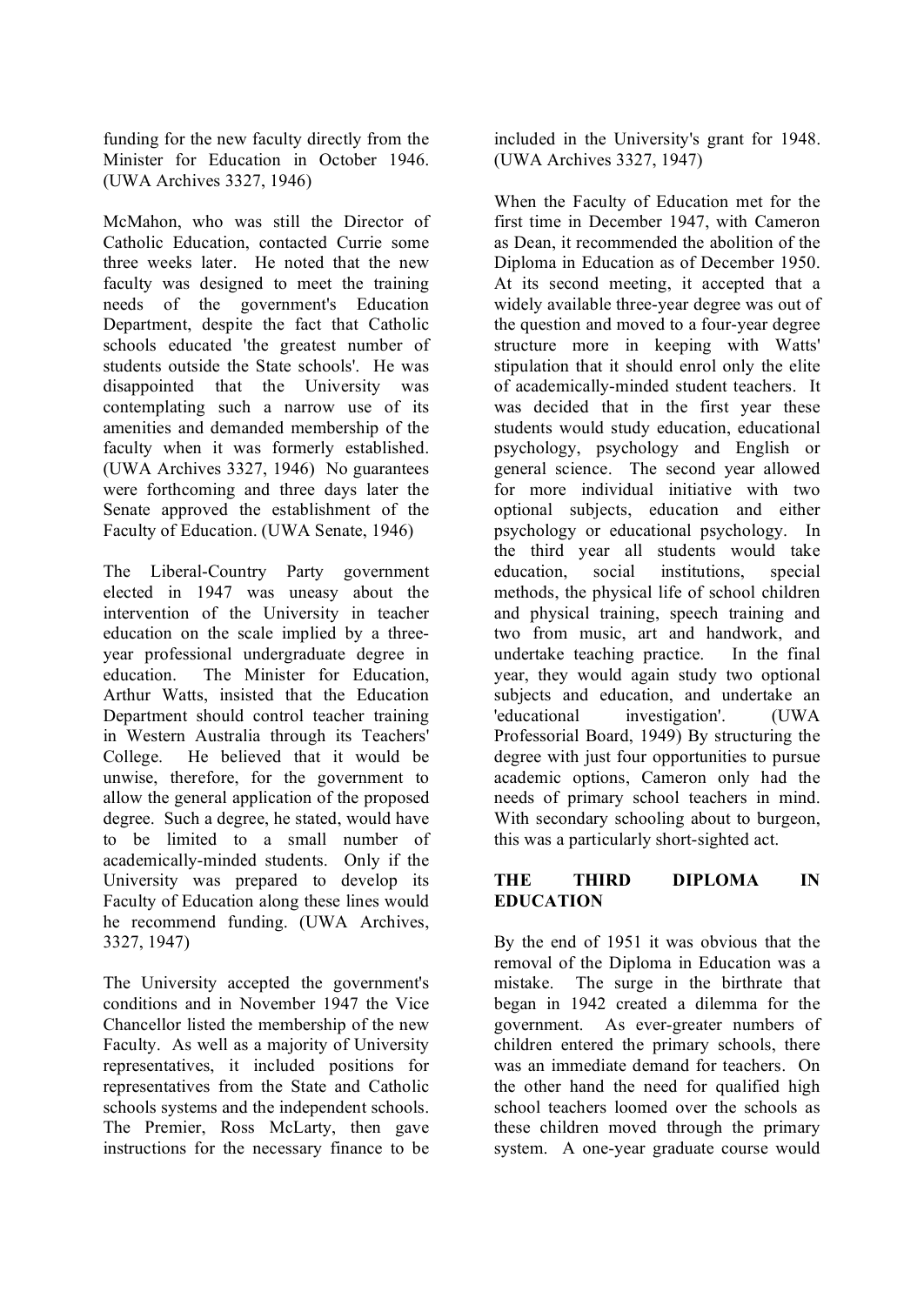free College places clogged by four-yeardegree students for primary-teaching students while allowing the Education Department to recruit graduates, as it needed them.

The demand for trained teachers was not restricted to the government school system. At a meeting of the Faculty of Education in 1951, the Headmistresses' Association representative asked that the Diploma in Education be reinstated. The matter was held over until 1953 when the Post-Graduate Teachers' Certificate was introduced as a substitute for the Diploma in Education. (UWA Faculty of Education, 195, 1953) The new course was taught mainly on the Teachers' College campus and hence was inaccessible to part-time students. The Chair of the Association of Headmasters of Independent Boys' Secondary Schools, Brother V.S. Murphy, discussed the lack of access to the course for independent school teachers with Colsell Sanders, who had succeeded Cameron as Professor of Education in 1954. Because the difficulties were insurmountable in improving the availability of the course, Murphy concluded that it might be wiser 'to design a new course, perhaps on the lines of the postgraduate Diploma in Education'. (UWA, Faculty of Education Advisory Board, 1954)

The Faculty of Education Advisory Committee then established a sub-committee to evaluate the adequacy of the existing awards offered by the Faculty. Subsequently, this sub-committee made four recommendations to the Faculty. First, it wanted a more flexible structure for the Bachelor of Education that would allow students to take one academic subject for three years and another for two years. This would allow students to prepare for teaching in the secondary schools. Secondly, it called for the introduction of an honours degree. Thirdly, it recommended the provision of doctoral studies. Finally, it called for the replacement of the Post-Graduate Teachers' Certificate with a Diploma in Education. (UWA Faculty of Education, 1954) Writing to Cameron in 1955, the Director of Education, Thomas Robertson, said the reinstatement of the Diploma in Education would be welcomed by the Education Department. He had already discussed the allocation of lectures between the Teachers' College and the University with the Principal, Thomas Sten. He was confident that a new course could accommodate the needs of the independent schools for teacher training and form the first year of the postgraduate Bachelor of Education that Sanders was proposing to introduce. (UWA Archives 3327, 1955)

Shortly after Robertson expressed his support, the Faculty agreed to replace the Post-Graduate Teachers' Certificate with the Diploma in Education. Three reasons were given for the change. First, the Post-Graduate Teachers' Certificate and the Bachelor of Education courses took no account of the needs of graduate teachers in the independent schools and the Education Department who wished to gain postgraduate qualifications in education. Secondly, the two existing courses were conjointly organised with the Teachers' College and took no account of the method requirements of the independent schools. Finally, the Faculty acknowledged that the independent schools were opposed to the emphasis on experimental education and psychology in the courses that Cameron had established. It was decided, therefore, to draft regulations for a Diploma in Education that would accommodate the needs of all parties and coordinate with the proposed post-graduate Bachelor of Education. (UWA, Faculty of Education, 1955)

The Professorial Board then endorsed the third Diploma in Education course, which appeared in The University of Western Australia Handbook for 1956. Like the courses that had gone before, it was a oneyear full-time course that could be spread over two years. It also served as the first year of the post-graduate Bachelor of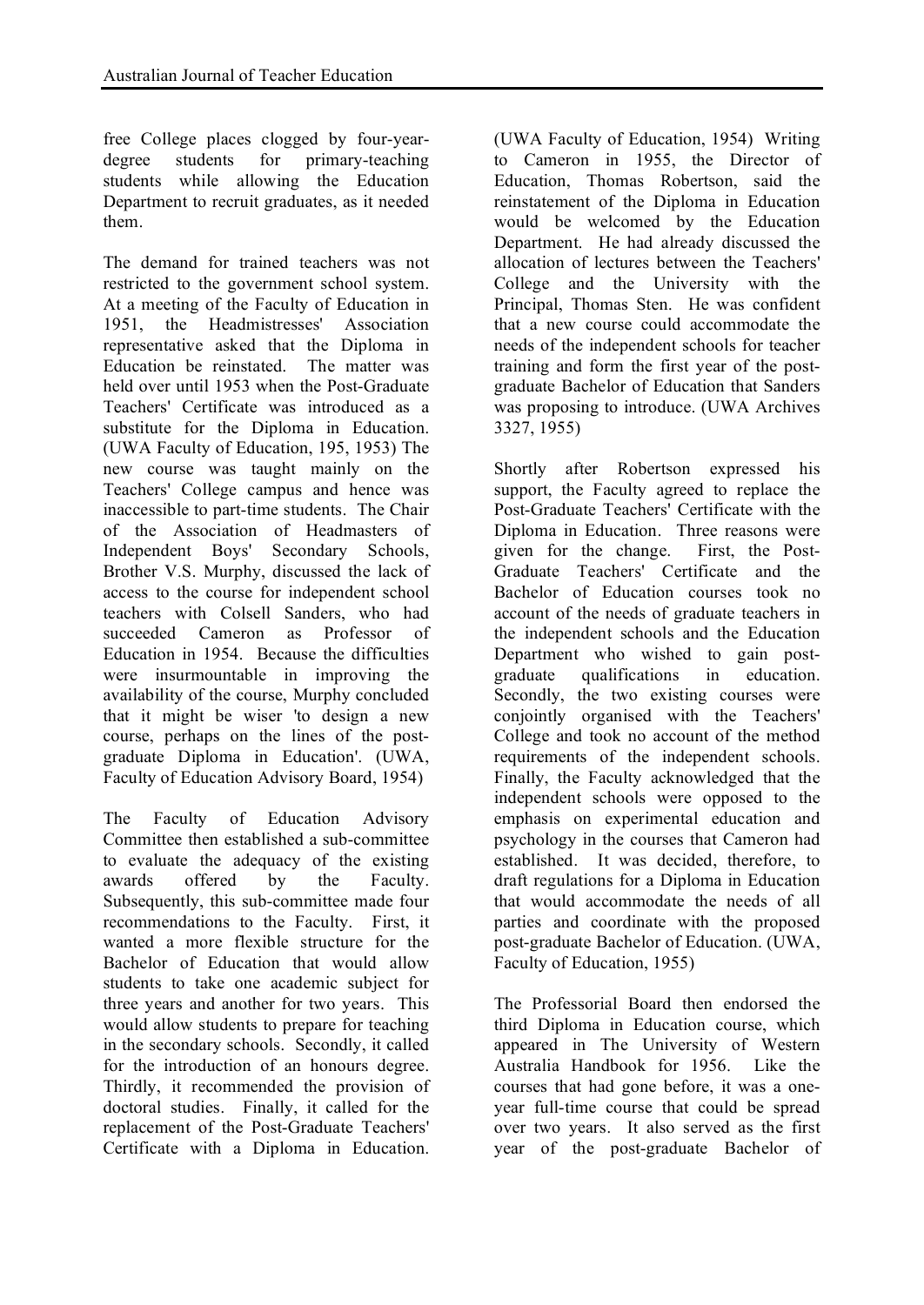Education. Students were required to pass units in education, psychology or philosophy and the principles of teaching. Experimental psychology and experimental education were no longer compulsory subjects and the course could be completed solely on the University campus.

### **CONCLUSION**

In retrospect, the re-introduction of the Diploma in Education in the mid-1950s marked a watershed in the study of education and the training of teachers at The University of Western Australia. By then, the University had staked out its own territory alongside that of the Western Australian Education Department. The subsequent growth of post-graduate enrolments, courses and research activity in the Faculty of Education would overshadow all that had gone before. The University would also play a major role in the expansion of State secondary schooling, especially in the 1960s, while still retaining its links with the independent schools forged in the difficult years of the 1920s and 1930s.

The University's involvement with teacher training for the independent schools should not be interpreted as altruistic. It was concerned primarily with protecting what was, until the post-war years, its main source of matriculants. The registration of secondary schools, as proposed in the 1920s was a manifestation of this instinct. So, too, was the University's desire in the 1930s to enter the teacher-training field'. The Diploma introduced in the 1950s was motivated by the need not only to provide trained staff for State high schools but also to protect the independent schools from the juggernaut of universal secondary education. The diplomas themselves are characteristic of the University's territorial expansion. The first diploma was established when teachers had no need for an initial qualification to enter classrooms in either government or independent schools. There was literally no territory to stake out. The dominance of the

State in education in the 1930s ensured that the second diploma's territory was staked on the needs of government-school teachers. The third diploma was the only award to attempt to satisfy both independent and State-school teachers. By the 1950s the Faculty of Education was operating confidently in its own territory, which straddled secondary education in State and independent.

## **References**

Academic Board, (1931). Minutes of meeting April 14, University of Western Australia

Advisory Board, (1954). Minutes of meeting July 6, University of Western Australia

Andrews, C.P. (1912). *Report on Educational organization,* Perth, Government Printer

*Education Act Amendment Act, No. 30,* (1943), Perth, Government Printer

Education Committee, (1914). Minutes of meeting of December 23, University of Western Australia

Education Committee, (1914). Minutes of meeting of December 9, University of Western Australia

Education Committee, (1915). Minutes of meeting of December 9, University of Western Australia Education Committee, (1916). Minutes of meeting of March 17, University of Western Australia

Education Department, (1925). File 975-23, Minister 23 May

Education Department, (1930). *Annual Report,* Perth, Government Printer

Faculty of Education, (1948). Minutes of meeting September 16, University of Western Australia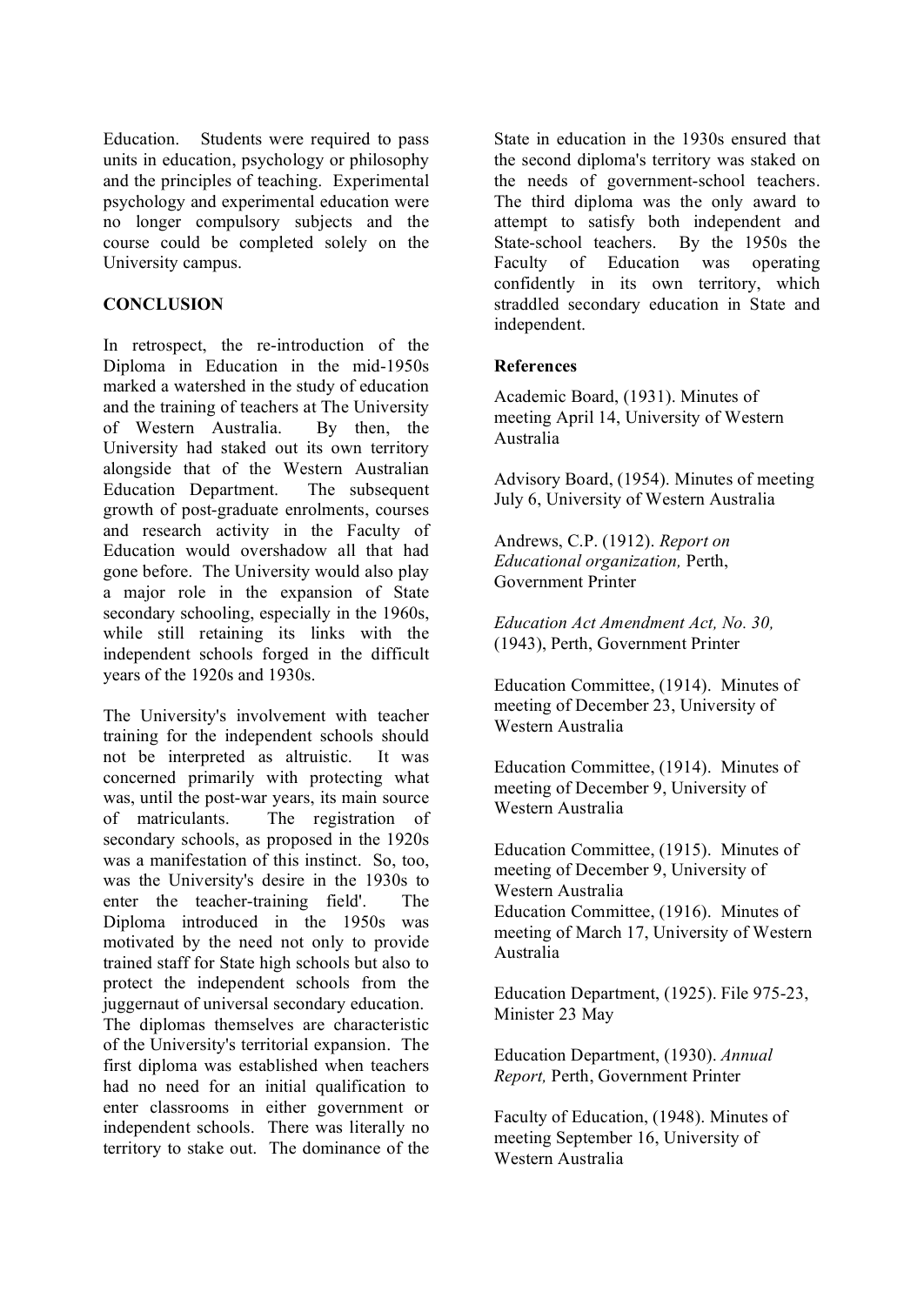Faculty of Education, (1951). Minutes of meeting February 16, University of Western Australia

Faculty of Education, (1954). Minutes of meeting July 6, University of Western Australia

Faculty of Education, (1954). Minutes of meeting September 1, University of Western Australia

Faculty of Education, (1955). Minutes of meeting June 10, University of Western Australia

Gardiner, D.L. (2001). We did it our way: The construction of education as an area of study at UWA 1916 –1985, unpublished M.Ed. thesis university of Western Australia General Purpose Committee, (1926).

Minutes of meeting December 7, University of Western Australia,

Mossenson, D. (1955). *Teacher Training in Western Australia,* Melbourne, ACER

Professorial Board, (1914). Minutes of meeting of December 3, University of Western Australia

Professorial Board, (1914). Minutes of meeting of February 18, University of Western Australia

Professorial Board, (1914). Minutes of meeting of November 12, University of Western Australia

Professorial Board, (1943). Minutes of meeting of October 7, University of Western Australia

Professorial Board, (1949). Minutes of meeting of July 27, University of Western Australia

Schedvin, C.D., (1970). *Australia and the Great Depression: A study of economic development and policy in the 1920s and 1930s,* Sydney, Sydney University Press

Senate, (1916). Minutes of meeting of February 20, University of Western Australia

Senate, (1923). Minutes of meeting of April 10, University of Western Australia

Senate, (1926). Minutes of meeting of March 15, University of Western Australia

Senate, (1926). Minutes of meeting of October 18, University of Western Australia

Senate, (1926). Minutes of meeting of October 20, University of Western Australia

Senate, (1927). Minutes of meeting of June 20, University of Western Australia

Senate, (1928). Minutes of meeting of May 21, University of Western Australia

Senate, (1930). Minutes of meeting of April 11, University of Western Australia

Senate, (1931). Minutes of meeting of July 20, University of Western Australia

Senate, (1932). Minutes of meeting of March 21, University of Western Australia

Senate, (1934). Minutes of meeting of July 16, University of Western Australia Senate, (1934). Minutes of meeting of October 17, University of Western Australia

Senate, (1935). Minutes of meeting of August 19, University of Western Australia

Senate, (1946). Minutes of meeting of November 29, University of Western Australia

*The West Australian,* (1925). 25 March